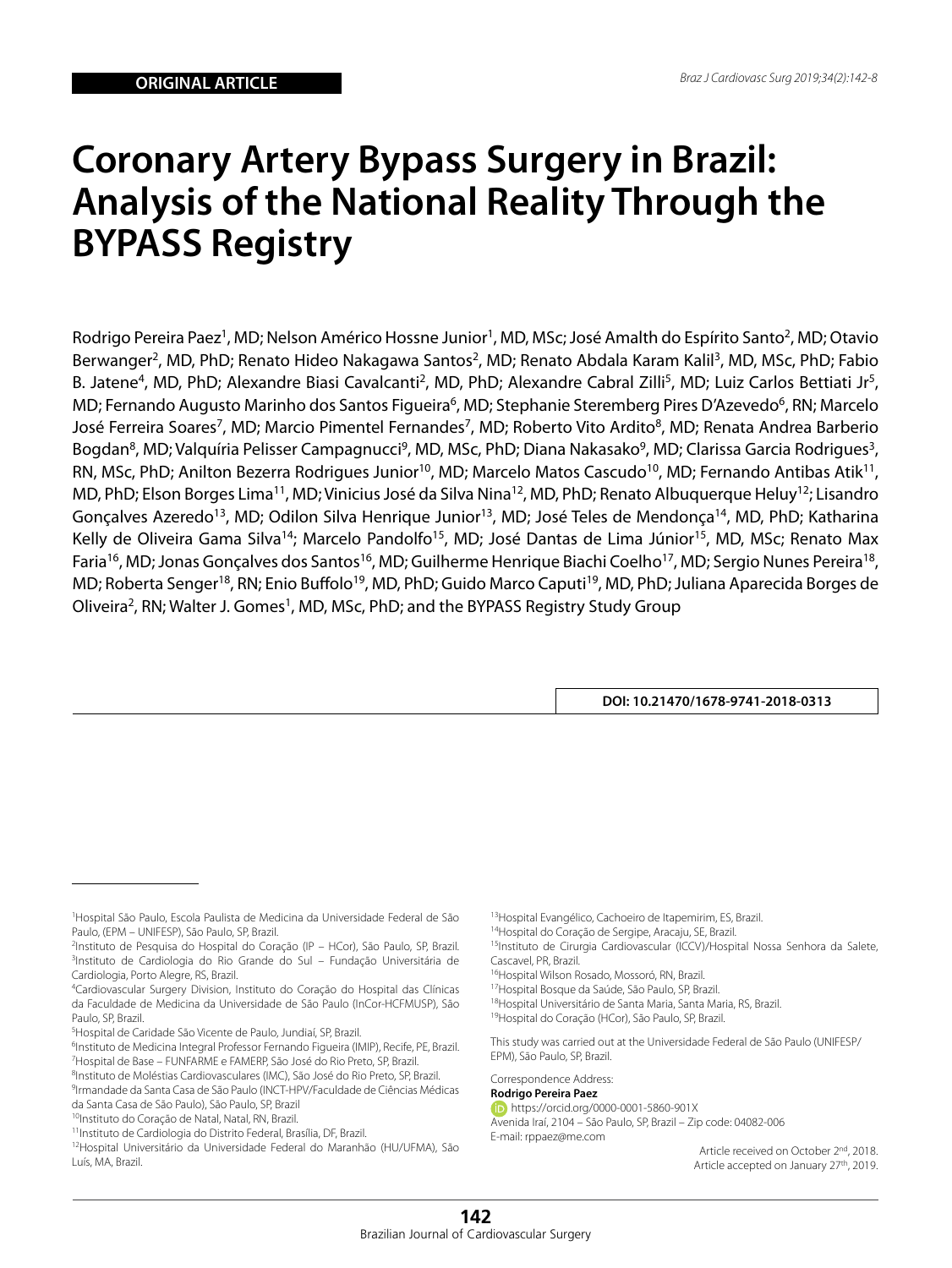#### **Abstract**

**Introduction: Coronary artery bypass grafting (CABG) is the most frequently performed heart surgery in Brazil. Recent international guidelines recommend that national societies establish a database on the practice and results of CABG. In anticipation of the recommendation, the BYPASS Registry was introduced in 2015.**

**Objective: To analyze the profile, risk factors and outcomes of patients undergoing CABG in Brazil, as well as to examine the predominant surgical strategy, based on the data included in the BYPASS Registry.** 

**Methods: A cross-sectional study of 2292 patients undergoing CABG surgery and cataloged in the BYPASS Registry up to November 2018. Demographic data, clinical presentation, operative variables, and postoperative hospital outcomes were analyzed.** 

**Results: Patients referred to CABG in Brazil are predominantly male (71%), with prior myocardial infarction in 41.1% of cases, diabetes in 42.5%, and ejection fraction lower than 40% in 9.7%. The Heart Team indicated surgery in 32.9% of the cases. Most**  **of the patients underwent cardiopulmonary bypass (87%), and cardioplegia was the strategy of myocardial protection chosen in 95.2% of the cases. The left internal thoracic artery was used as a graft in 91% of the cases; the right internal thoracic artery, in 5.6%; and the radial artery in 1.1%. The saphenous vein graft was used in 84.1% of the patients, being the only graft employed in 7.7% of the patients. The median number of coronary vessels treated was 3. Operative mortality was 2.8%, and the incidence of cerebrovascular accident was 1.2%.** 

**Conclusion: CABG data in Brazil provided by the BYPASS Registry analysis are representative of our national reality and practice. This database constitutes an important reference for indications and comparisons of therapeutic procedures, as well as to propose subsequent models to improve patient safety and the quality of surgical practice in the country.** 

**Keywords: Registries. Database, Cardiovascular Surgical Procedures. Cardiac Surgical Procedures. Coronary Artery Bypass Grafts. Myocardial Revascularization.** 

| Abbreviations, acronyms & symbols                              |                                                       |               |                                                       |
|----------------------------------------------------------------|-------------------------------------------------------|---------------|-------------------------------------------------------|
| <b>ADA</b>                                                     | = Anterior descending artery                          | <b>GCP</b>    | = Good Clinical Practices                             |
| <b>ARDS</b>                                                    | = Adult respiratory distress syndrome                 | <b>ITA</b>    | $=$ Internal thoracic artery                          |
| <b>BYPASS</b>                                                  | = Brazilian Registry of Adult Patients Undergoing     | <b>LAD</b>    | $=$ Left anterior descending                          |
|                                                                | <b>Cardiovascular Surgery</b>                         | <b>LITA</b>   | $=$ Left internal thoracic artery                     |
| <b>CABG</b>                                                    | = Coronary artery bypass grafting                     | <b>LVEF</b>   | $=$ Left ventricular ejection fraction                |
| <b>CAD</b>                                                     | = Coronary artery disease                             | ΜI            | $=$ Myocardial infarction                             |
| <b>COPD</b>                                                    | = Chronic obstructive pulmonary disease               | <b>NYHA</b>   | = New York Heart Association classification for heart |
| <b>CPB</b>                                                     | = Cardiopulmonary bypass                              |               | failure                                               |
| <b>EACTS</b>                                                   | = European Association for Cardio-Thoracic Surgery    | <b>PCI</b>    | $=$ Percutaneous coronary intervention                |
| <b>EAPCI</b>                                                   | = European Association of Percutaneous Cardiovascular | <b>RITA</b>   | $=$ Right internal thoracic artery                    |
|                                                                | <b>Interventions</b>                                  | <b>SBCCV</b>  | = Sociedade Brasileira de Cirurgia Cardiovascular     |
| <b>ESC</b>                                                     | = European Society of Cardiology                      | <b>STS</b>    | = Society of Thoracic Surgeons                        |
| FREEDOM = Future Revascularization Evaluation in Patients with |                                                       | <b>SVG</b>    | $=$ Saphenous vein grafts                             |
|                                                                | Diabetes Mellitus: Optimal Management of Multivessel  | <b>SYNTAX</b> | = Synergy Between Percutaneous Coronary Intervention  |
|                                                                | <b>Disease</b>                                        |               | with TAXUS and Cardiac Surgery                        |

# **INTRODUCTION**

The Brazilian Registry of Adult Patients Undergoing Cardiovascular Surgery – the BYPASS Project – is an ongoing database established in 2015 by the Sociedade Brasileira de Cirurgia Cardiovascular (SBCCV) and aimed to collect perioperative and postoperative data from patients undergoing cardiac surgery in Brazil.

The first report of the BYPASS revealed that coronary artery bypass grafting (CABG) is the most frequently performed cardiac surgery in Brazil, encompassing 54.1% of the cases<sup>[1]</sup>. CABG remains the standard of care for management of patients with coronary artery disease, particularly in high-risk patients with multivessel disease, diabetics, aged 65 years or more, with left main stem or with impaired left ventricular function.

Previous analyses of results of CABG patients in Brazil were derived from single centers, a group of hospitals or defective databases, failing to reach national representativeness. Recent

international guidelines recommend that national societies establish their own database on the practice and results of CABG and, in anticipation of this, the BYPASS registry was introduced in 2015[2,3].

To provide a comprehensive understanding of the scenario of cardiovascular surgery in Brazil, this analysis presents the clinical profile and outcomes of patients undergoing CABG and enrolled in the BYPASS project, assessing the data harvested from the initial cohort of patients included.

# **METHODS**

This study was approved by the Research Ethics Committee of the Universidade Federal de São Paulo (UNIFESP – Registration number 1143/2017) and compiled data from the Bypass Registry, an observational and prospective study, with longitudinal followup. This report comprises a cross-sectional study, evaluating patients undergoing first-time isolated CABG.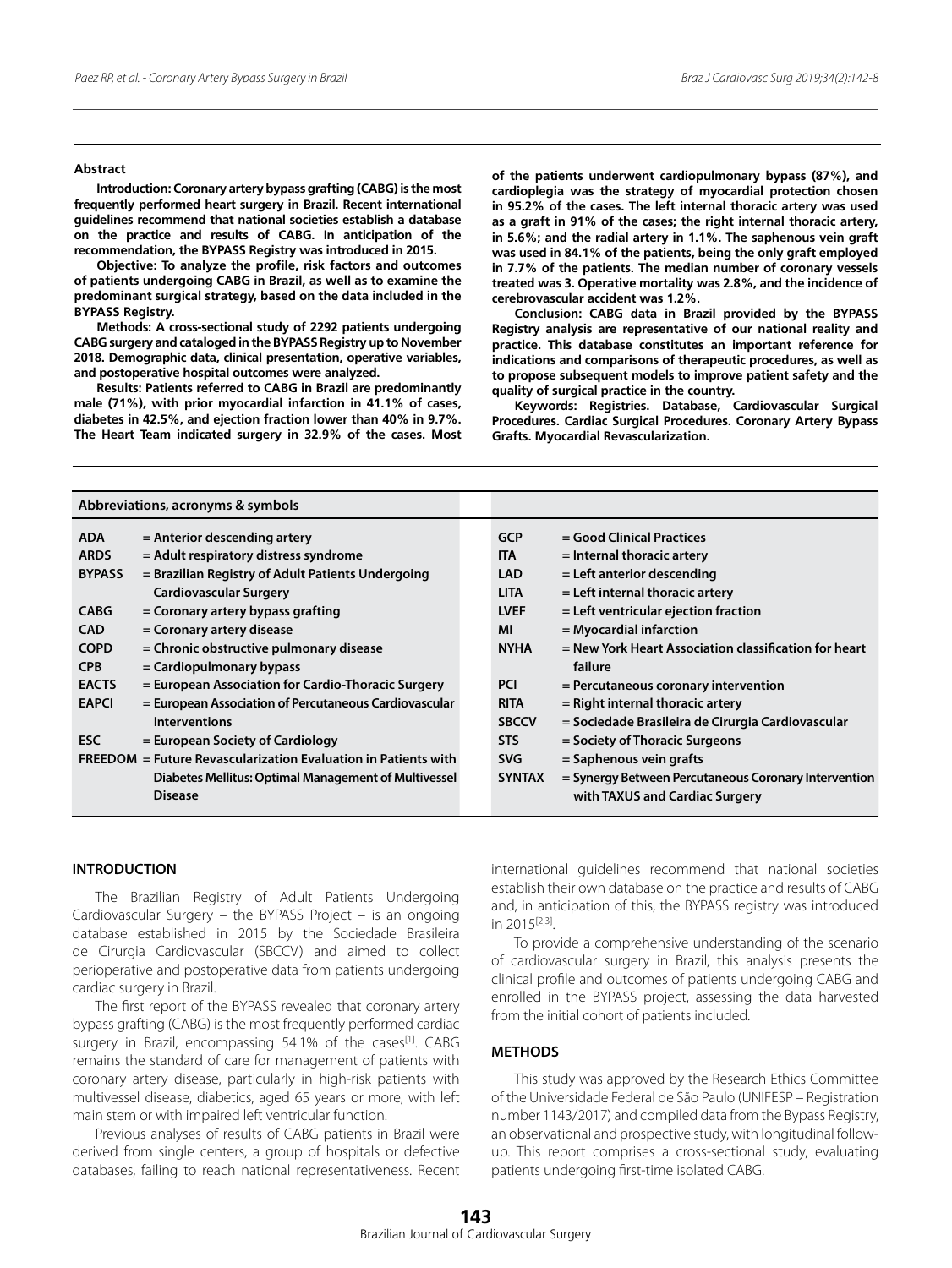## **Population and Locations**

The participation of cardiovascular centers in this project was voluntary and involved 17 institutions throughout the country and located in the following regions: Southeast<sup>[4]</sup>, Northeast<sup>[5]</sup>, South<sup>[3]</sup>, and Central-West<sup>[1]</sup>.

The project is partnered with the HCor Research Institute, responsible for collecting, analyzing and auditing the data.

A total of 2292 patients were analyzed, included until November 2018. The population consisted of patients older than 18 years of age, submitted to first-time isolated CABG, without other associated procedures. The informed consent form was signed by every patient included in the study and the data collection followed the National Clinical Research regulation standards as well as the Document of the Americas and Good Clinical Practice (GCP). The Bypass Registry was approved by the Ethics and Research Committee of the coordinating center and each participating institution.

# **Profile and Outcomes**

The main variables assessed were demographic data, clinical presentation, risk factors, medications in use, left ventricular ejection fraction (LVEF), evaluated by echocardiography, and laboratory tests. Intraoperative data recorded operative time, use of cardiopulmonary bypass (CPB) and cardioplegia, type of grafts harvested, and preferred anastomotic techniques (direct, sequential or Y-composite grafts). Postoperative data included incidence of the following complications: stroke, major bleeding requiring reoperation, utilization of blood products, vasoplegia, arrhythmia, myocardial infarction, low cardiac output, use of vasoactive drugs, mechanical ventilation longer than 24 hours, kidney failure, need for transfusion, infection, and hospital mortality.

#### **Statistical Analysis**

The quantitative variables were described by mean  $\pm$ standard deviation, and the qualitative variables were presented in form of absolute and relative frequency. Statistical analyses were performed with the Statistical Package R version 3.3.2 (R Foundation for Statistical Computing).

## **RESULTS**

Epidemiological data and relative risk factors for heart disease are presented in Table 1. Patients referred to CABG in Brazil were predominantly male (71%), mean age 63.5±9.6 years, with recent myocardial infarction (MI) in 41.1% of the cases.

Table 2 depicts the reimbursement source, whether public or private, and the setting in which the patients were operated on; *i.e*., elective or urgent surgery. Most of the patients were admitted through the public healthcare system (84.4%) and operated under elective conditions (77.7%).

Intraoperative variables regarding surgical access, use of cardiopulmonary bypass, myocardial protection, use of internal thoracic artery and other arterial grafts, Y- or sequential grafts were collected according to Table 3.

Intraoperative clinical events, such as bleeding, vasoplegia,

## **Table 1**. Demographics data.

|                        | Total (n=2292)    |
|------------------------|-------------------|
| Sex (female)           | 665/2292 (29%)    |
| Age; mean±SD (years)   | $63.5 + 9.6$      |
| Family history         | 867/2292 (37.8%)  |
| <b>Diabetes</b>        | 973/2292 (42.5%)  |
| Dyslipidemia           | 1250/2292 (54.5%) |
| Hypertension           | 1937/2292 (84.5%) |
| Infarction             | 941/2292 (41.1%)  |
| Previous PCI           | 289/2292 (12.6%)  |
| Previous heart surgery | 48/2292 (2.1%)    |
| <b>CVA</b>             | 93/2292 (4.1%)    |
| PAD                    | 170/2292 (7.4%)   |
| Heart failure          | 328/2292 (14.3%)  |
| NYHA(1)                | 42/312 (13.5%)    |
| NYHA(2)                | 181/312 (58%)     |
| NYHA (3)               | 82/312 (26.3%)    |
| NYHA (4)               | 7/312 (2.2%)      |
| Kidney failure         | 111/2292 (4.8%)   |
| Dialysis               | 18/109 (16.5%)    |
| Cardiac arrest         | 45/2292 (2%)      |
| Current smoker         | 309/2292 (13.5%)  |
| Ex-smoker              | 570/2286 (24.9%)  |
| Arrhythmia             | 117/2292 (5.1%)   |
| Pacemaker              | 20/2292 (0.9%)    |
| COPD                   | 128/2292 (5.6%)   |
| EF <40%                | 185/1904 (9.7%)   |

COPD=chronic obstructive pulmonary disease; CVA=cerebrovascular accident; EF=ejection fraction; NYHA=New York Heart Association classification for heart failure; PAD=peripheral artery disease; PCI=percutaneous coronary intervention

arrhythmias, infarction [defined as an elevation of more than 10 times the upper limit of troponin T], use of vasopressors and intraoperative death are shown in Table 4. Postoperative follow-up was also analyzed in view of the main indicators and complications that may occur, according to Table 5.

Most of the patients underwent CPB (87%), and cardioplegia was the strategy of myocardial protection chosen in 95.2% of the cases.

The left internal thoracic artery (LITA) was used in 91% of the cases; the right internal thoracic artery (RITA), in 5.6%; and radial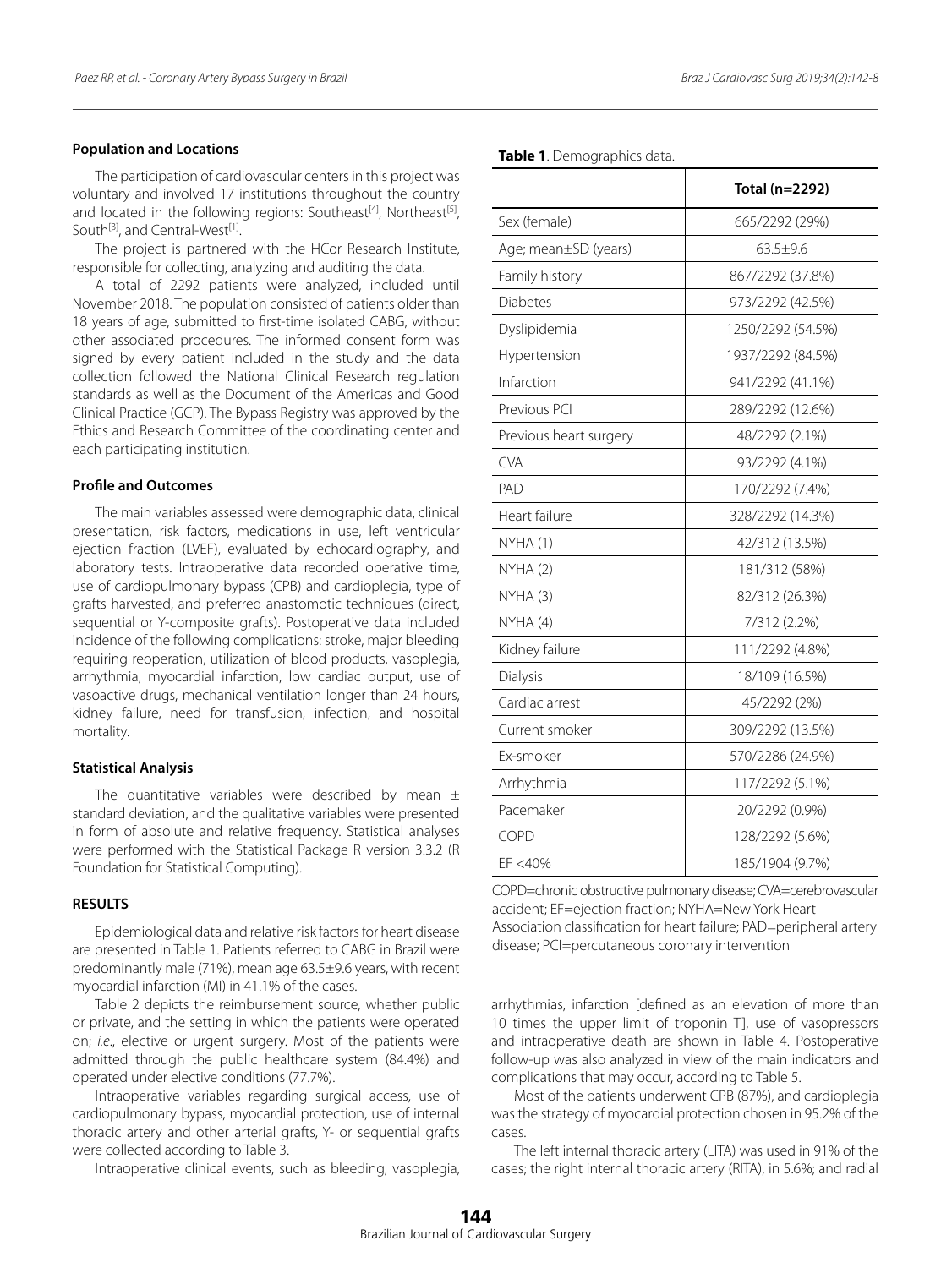|                                     | Total (n=2292)    |
|-------------------------------------|-------------------|
| Reimbursement source                |                   |
| Public healthcare system            | 1934/2292 (84.4%) |
| Private – Health insurance          | 358/2292 (15.7%)  |
| Type of procedure                   |                   |
| Elective surgery                    | 1781/2292 (77.7%) |
| Urgent surgery                      | 478/2292 (20.9%)  |
| Emergency surgery                   | 32/2292 (1.4%)    |
| Surgery indicated by the Heart Team | 754/2292 (32.9%)  |
| Clinical conditions                 |                   |
| Stable                              | 2212/2292 (96.5%) |
| Unstable                            | 73/2292 (3.2%)    |
| Critical                            | 7/2292 (0.3%)     |

| Table 2. Reimbursement source and preoperative conditions. |  |
|------------------------------------------------------------|--|
|------------------------------------------------------------|--|

**Table 4**. Intraoperative complications.

|                         | Total (n=2292)    |
|-------------------------|-------------------|
| Myocardial infarction   | 11/2292 (0.5%)    |
| Major bleeding          | 119/2292 (5.2%)   |
| Transfusion             | 539/2292 (23.5%)  |
| Postperfusion syndrome  | 15/2292 (0.7%)    |
| Arrhythmia              | 70/2292 (3.1%)    |
| Low cardiac output      | 102/2292 (4.5%)   |
| Use of vasoconstrictors | 1137/2292 (49.6%) |
| Intraoperative death    | 12/2292 (0.5%)    |

**Table 5**. Postoperative intra-hospital data.

|                                         | Total (n=2292)   |
|-----------------------------------------|------------------|
| Reoperation                             | 52/2280 (2.3%)   |
| Major bleeding                          | 62/2280 (2.7%)   |
| PC <sub>1</sub>                         | 5/2280 (0.2%)    |
| Mechanical ventilation more<br>than 24h | 120/2280 (5.3%)  |
| Tracheostomy                            | 12/2280 (0.5%)   |
| <b>ARDS</b>                             | 33/2280 (1.4%)   |
| Low cardiac output                      | 73/2280 (3.2%)   |
| Kidney failure                          | 84/2280 (3.7%)   |
| Dialysis                                | 30/84 (35.7%)    |
| Coagulopathy                            | 23/2280 (1%)     |
| Transfusion                             | 446/2280 (19.6%) |
| Arrythmias                              | 336/2280 (14.7%) |
| Need for pacemaker                      | 91/2280 (4%)     |
| Infection                               | 118/2280 (5.2%)  |
| Myocardial infarction                   | 27/2280 (1.2%)   |
| Vasoplegic syndrome                     | 27/2280 (1.2%)   |
| Death                                   | 64/2292 (2.8%)   |
| Heart failure                           | 29/2280 (1.3%)   |
| <b>CVA</b>                              | 28/2280 (1.2%)   |

ARDS=adult respiratory distress syndrome; CVA=cardiovascular accident; PCI=percutaneous coronary intervention

| Table 3. Intraoperative characteristics. |  |
|------------------------------------------|--|
|------------------------------------------|--|

|                                     | Total (n=2292)       |
|-------------------------------------|----------------------|
| Open-heart surgery                  | 2291/2292 (100%)     |
| Minimally invasive surgery          | 1/2292 (0%)          |
| Use of cardiopulmonary bypass       | 1994/2292 (87%)      |
| Cardioplegia                        | 1899/1994 (95.2%)    |
| Grafts                              |                      |
| <b>SVG</b>                          | 1925/2289 (84.1%)    |
| No SVG (only arterial grafts)       | 364/2289 (15.9%)     |
| Only SVG                            | 176/2289 (7.7%)      |
| Use of LITA                         | 2083/2289 (91%)      |
| Use of RITA                         | 129/2289 (5.6%)      |
| One ITA                             |                      |
| Use of LITA or RITA                 | 1994/2289 (87.1%)    |
| Use of Only LITA or RITA            | 300/2289 (13.1%)     |
| Two ITA                             |                      |
| Use of LITA and RITA                | 109/2289 (4.8%)      |
| Use of Only LITA and RITA           | 48/2289 (2.1%)       |
| Use of radial artery                | 25/2289 (1.1%)       |
| Treated vessels; median [quartiles] | $3$ [2 - 4] (n=2292) |

ITA=internal thoracic artery; LITA=left internal thoracic artery; RITA=right internal thoracic artery; SVG=saphenous vein graft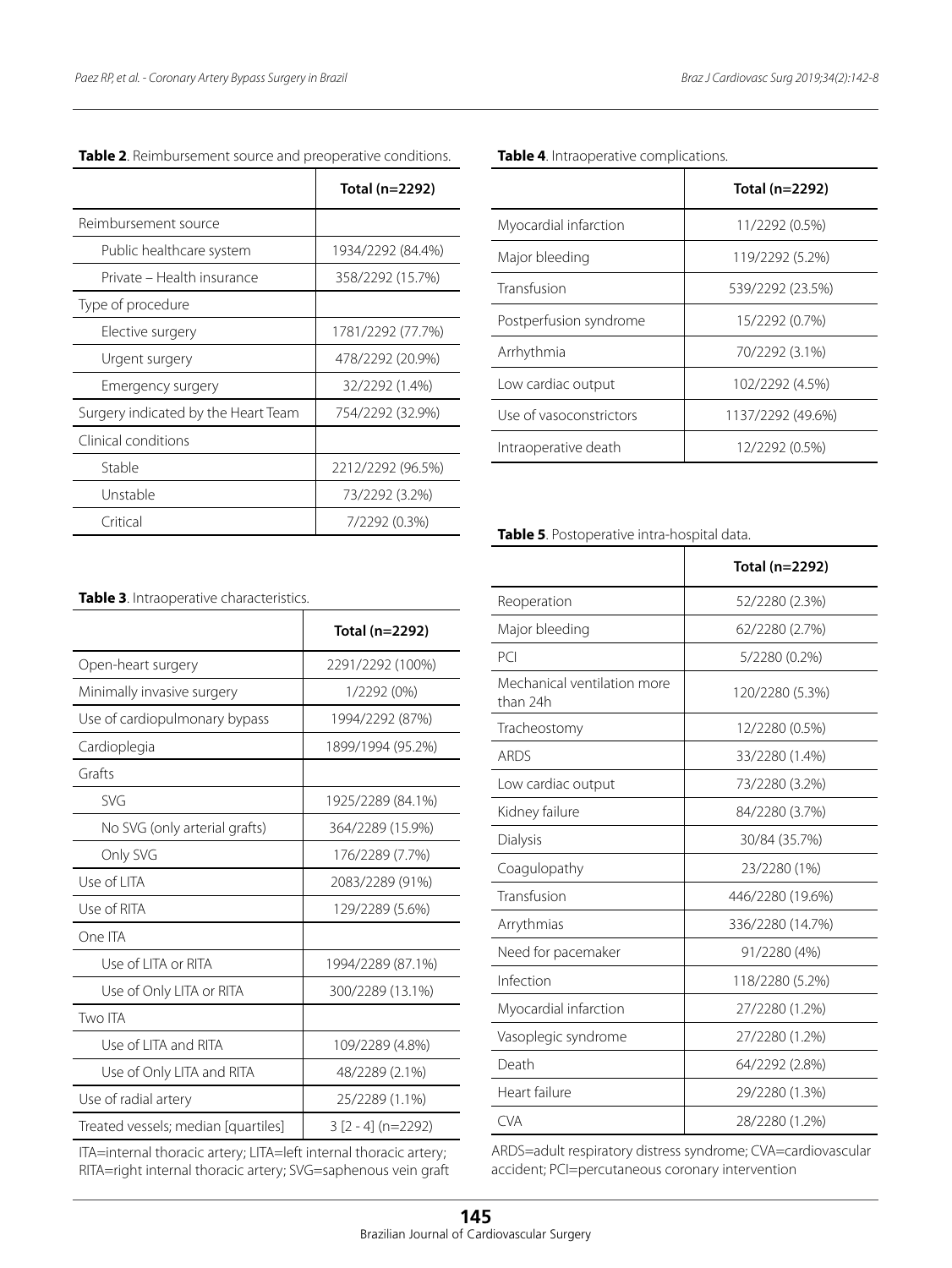artery in only 1.1%. Total arterial revascularization was performed in 15.9%, and a significant portion (13.1%, 300 of 2289 patients) received an isolated internal thoracic artery graft to the left anterior descending (LAD) artery.

Saphenous vein grafts (SVG) were used in up to 84.1% of patients. There were 7.7% of patients revascularized with vein grafts only, without arterial grafts. The median number of vessels treated was 3<sup>[2,3]</sup>.

The in-hospital mortality rate was 2.8%, and the incidence of clinically relevant cerebrovascular accident was 1.2%.

## **DISCUSSION**

Coronary artery disease is one of the leading causes of mortality and morbidity in the 21<sup>st</sup> century<sup>[4]</sup>. In Brazil, approximately 30% of people die from cardiovascular causes according to data from the Unified Health System (DATASUS)<sup>[5]</sup>.

In 2014, CABG celebrated six decades since Kolesov's direct coronary approach for myocardial revascularization. And the technique continues to evolve at all times, from the onset of the worldwide experience without CPB, to the advent of CPB, returning to new scenarios without the use of CPB<sup>[6]</sup>; from the use of the saphenous vein to the use of the internal thoracic artery, including sequential anastomoses, until coronary artery bypass grafting completely performed with arterial grafts<sup>[7]</sup>, with graft quality control by Doppler graft flow measurement<sup>[4]</sup>.

In patients with stable chronic disease, CABG is indicated to relieve symptoms and/or improve prognosis<sup>[8]</sup>. CABG surgery has well established indications and benefits when it comes to left main artery disease, multivessel coronary artery disease, diabetes, proximal LAD occlusion and left ventricular dysfunction<sup>[9-12]</sup>.

In recent decades, hospitals and surgeons have been called upon to present their findings to the medical community and society. The European EuroSCORE study showed general mortality in cardiac surgery around 3.1%, while the American multicenter Society of Thoracic Surgeons (STS), around 2.0%<sup>[13,14]</sup>. Hannan et al.[15], analyzing 49,830 patients undergoing CABG surgery in New York state between 2001 and 2004, found mortality around 1.19%, stroke around 1.2%, transmural infarction 0.5% sternal infection 0.9%, reoperation for bleeding 1.9%, sepsis 1.0%, renal dialysis 1.4%, respiratory failure 3.7%, and reoperation 1.2%.

In our country, Silva et al.<sup>[16]</sup> showed an operative mortality rate of 4.0% in patients operated by the Unified Health System (SUS) at the Hospital Beneficência Portuguesa in São Paulo, while Fortes et al.<sup>[16,17]</sup> showed an average mortality of 7.4% in patients referred for CABG in a university hospital in northeastern Brazil. TotalCor Hospital, a private hospital focused on cardiology, points to a mortality rate of 1.7%. The profile of the patient operated in this private hospital is also favorable, with an expected mortality rate of 0.7%[18].

The BYPASS Registry is the first study of a Brazilian multicenter database with national representativity. The records strengthen that Brazilian patients, in general, have little access to primary prevention and surgery was indicated after heart attacks, heart failure and ventricular dysfunction. Brazilian patients have unsatisfactory outpatient follow-up and are generally poorly medicated, either due to poor adherence or lack of medication in the public healthcare system.

Since it is a voluntary participation, currently 17 Brazilian centers spontaneously provide their data to the BYPASS Registry. It should be remembered that the STS database also started with few centers and still does not reach all centers yet, but around 90%. Over the years, the participation of centers increased due to the benefits of having their results analyzed and receiving advice to improve hospital processes focused on surgical quality and patient safety. Currently, the STS participating center is a recognized center for quality control and continuous improvement. The TotalCor Hospital in São Paulo provides data for the STS since 2011 and has since reached a decrease in the time of mechanical ventilation and hospital stay through the guidelines received<sup>[18]</sup>. Since its first publication in 2018, the BYPASS study has had great adherence of cardiac surgeons, increasing from 945 to 2292 patients undergoing CABG in follow-up. The BYPASS study also seeks to be an evaluator and consultant in the process of improvement in cardiovascular surgery in Brazil.

Diabetes was more prevalent in patients undergoing revascularization in Brazil, when compared to other international registries, such as the SYNTAX (Synergy Between Percutaneous Coronary Intervention With TAXUS and Cardiac Surgery) trial<sup>[19]</sup>. FREEDOM (Future Revascularization Evaluation in Patients with Diabetes Mellitus: Optimal Management of Multivessel Disease) trial defined bypass surgery as the standard treatment for diabetic and multivessel patients, mainly directing these patients for surgery.

Less than one-third of the reported patients undergoing revascularization surgery were female. Approximately 12% of the patients who underwent surgery had previously undergone percutaneous coronary interventions, an issue that deserves further investigation regarding the quality of the revascularization provided to these patients.

The vast majority of patients (84.4%) were operated in the public healthcare system, which draws attention since approximately 30% of Brazilians have private health insurance<sup>[20]</sup>. Such information suggests that many patients with access to private health care are operated on public hospitals, or that patients who have access to private health care initially avoid being referred to surgery.

The analysis showed that operative mortality in CABG in Brazil was slightly higher compared to North American and European centers. This finding is remarkable, given the limited budget, resources and infrastructure of the health system, both private and public, as well as operating rooms and intensive care units, both in basic equipment and human resources.

Brazilian surgeons currently prefer to perform on-pump CABG, the technique employed in 87% of the cases. In this scenario, cardioplegia has been the preferred strategy for myocardial protection (95.2%). This is an amazing finding in a country that pioneered the development of off-pump coronary surgery. Minimally invasive or robotic revascularization is not routinely performed in Brazil.

Major complications such as death, cerebrovascular accident, and myocardial infarction were similar to those of international studies. Major bleeding requiring reoperation, arrhythmias, kidney failure, infection and heart failure were also similar.

Vasoplegia was uncommon (0.7%) in this study. It is a wellknown complication in the postoperative period of cardiovascular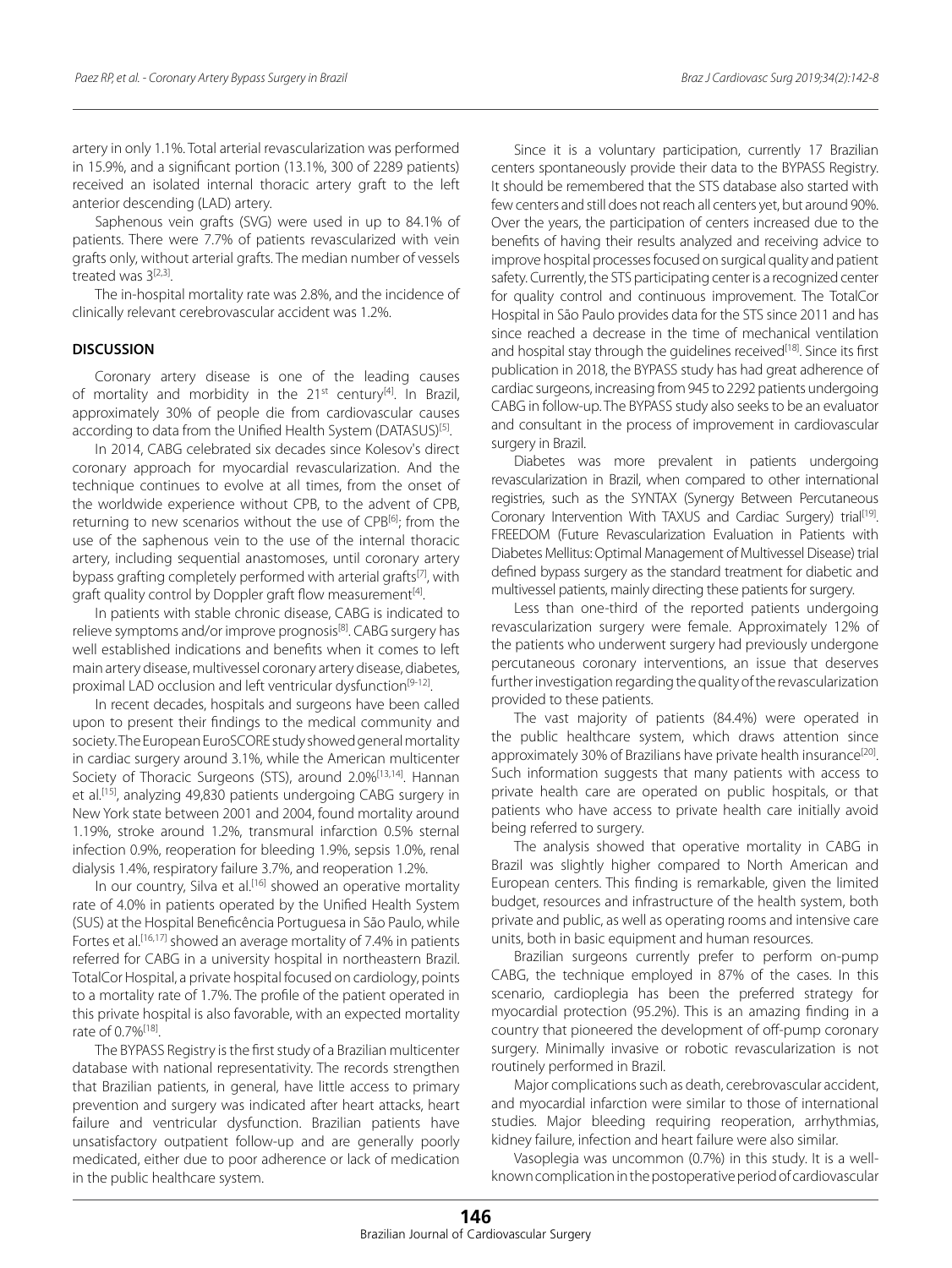surgery, defined by hemodynamic collapse similar to septic shock, characterized by decreased systemic vascular resistance, increased cardiac index and severe hypotension, despite the use of vasoactive drugs, occurring in the first postoperative hours[21].

The use of sequential anastomoses is a strategy to minimize aortic manipulation, but also to reduce CPB time and aortic cross-clamping.

Bilateral internal thoracic arteries (ITA) were used only in 4.8% of the patients, a practice more frequent than that reported by the STS database (4.1%), but fair below the European practice (10%)[22,23]. Only 16.9% of the patients had total arterial graft, of which 69% of the patients received only one ITA graft.

The radial artery was seldom used (1.1%); and 7.7% of the patients received only the saphenous vein as a graft. The saphenous vein graft was widely used (84.1%), similar to Europe (84.4%) and the United States (95.1%)(22-24). The time spent for preparation of the grafts can influence surgical teams with high volume to prefer the saphenous vein use instead of harvesting the second internal thoracic artery. Injury of the LITA during the preparation may also induce the surgeon to perform saphenous surgery instead of preparing the RITA.

Only 32.9% of the patients had their procedures indicated by the Heart Team, being a growing trend and demands of medical guidelines that patients have indication for cardiac procedures discussed and based on scientific evidence. Since the first report, the BYPASS study has seen a large increase in the participation of the Heart Team in the indication of cardiac surgeries<sup>[1]</sup>.

Understanding the differences between the surgical strategy of the Brazilian surgeon and that of other countries, even with regional differences, may guide and suggest improvements in the routines adopted by different centers[25,26].

The experience of international databases shows that its continuous data management brings long-term benefits, optimizing hospital practices and directing preventive policies. The dissemination of the BYPASS Registry and the invitation to surgeons to provide their data have contributed to the growth of the database. The adherence of several Brazilian centers to provide their data to the BYPASS Registry should be encouraged as part of a process of continuous medical improvement and patient safety. Policies should be designed to help fund national registries and stimulate surgeons to provide their data.

# **CONCLUSION**

The CABG data in Brazil provided by the BYPASS Registry analysis are, so far, the most representative of our national reality and practice. This database constitutes an important reference for indications and comparisons of therapeutic procedures, as well as to propose subsequent models to improve patient safety and the quality of surgical practice in the country.

**No financial support.**

**No conflict of interest.**

#### **Authors' roles & responsibilities**

| WJG, JAES,       | Conception and study design; data management;                                                                                                                               |
|------------------|-----------------------------------------------------------------------------------------------------------------------------------------------------------------------------|
| JABO, OB,        | manuscript redaction or critical review of its content;                                                                                                                     |
| ABC, FBJ         | final manuscript approval                                                                                                                                                   |
| Other<br>authors | Substantial contributions to the conception or<br>design of the work; or the acquisition, analysis, or<br>interpretation of data for the work; final manuscript<br>approval |

# **REFERENCES**

- 1. Gomes WJ, Moreira RS, Zilli AC, Bettiati LC, Jr., Figueira F, SSP DA, et al. The Brazilian Registry of Adult Patient Undergoing Cardiovascular Surgery, the BYPASS Project: Results of the First 1,722 Patients. Braz J Cardiovasc Surg. 2017;32(2):71-6. doi: 10.21470/1678-9741-2017-0053.
- 2. Sousa-Uva M, Neumann FJ, Ahlsson A, Alfonso F, Banning AP, Benedetto U, et al. 2018 ESC/EACTS Guidelines on myocardial revascularization. Eur J Cardiothorac Surg. 2019;55(1):4-90. doi: 10.1093/ejcts/ezy289.
- 3. Thygesen K, Alpert JS, Jaffe AS, Chaitman BR, Bax JJ, Morrow DA, et al. Fourth universal definition of myocardial infarction (2018). Eur Heart J. 2019;40(3):237-69. doi: 10.1093/eurheartj/ehy462.
- 4. Kennedy MW, Kaplan E, Hermanides RS, Fabris E, Hemradj V, Koopmans PC, et al. Clinical outcomes of deferred revascularisation using fractional flow reserve in patients with and without diabetes mellitus. Cardiovasc Diabetol. 2016;15:100. doi: 10.1186/s12933-016-0417-2.
- 5. Mansur Ade P, Favarato D. Mortality due to cardiovascular diseases in Brazil and in the metropolitan region of São Paulo: a 2011 update. Arq Bras Cardiol. 2012;99(2):755-61. doi: 10.1590/S0066-782X2012005000061.
- 6. Buffolo E, Andrade JC, Succi JE, Leao LE, Cueva C, Branco JN, et al. Direct myocardial revascularization without extracorporeal circulation: technique and initial results. Tex Heart Inst J. 1985;12(1):33-41.
- 7. Calafiore AM, Teodori G, Di Giammarco G, Vitolla G, Maddestra N, Paloscia L, et al. Multiple arterial conduits without cardiopulmonary bypass: early angiographic results. Ann Thorac Surg. 1999;67(2):450-6.
- 8. Kolh P, Windecker S, Alfonso F, Collet JP, Cremer J, Falk V, et al. 2014 ESC/ EACTS Guidelines on myocardial revascularization: the Task Force on Myocardial Revascularization of the European Society of Cardiology (ESC) and the European Association for Cardio-Thoracic Surgery (EACTS). Developed with the special contribution of the European Association of Percutaneous Cardiovascular Interventions (EAPCI). Eur J Cardiothorac Surg. 2014;46(4):517-92. doi: 10.1093/ejcts/ezu366.
- 9. Hueb W, Lopes N, Gersh BJ, Soares PR, Ribeiro EE, Pereira AC, et al. Tenyear follow-up survival of the Medicine, Angioplasty, or Surgery Study (MASS II): a randomized controlled clinical trial of 3 therapeutic strategies for multivessel coronary artery disease. Circulation. 2010;122(10):949-57. doi: 10.1161/circulationaha.109.911669.
- 10. Yusuf S, Zucker D, Peduzzi P, Fisher LD, Takaro T, Kennedy JW, et al. Effect of coronary artery bypass graft surgery on survival: overview of 10-year results from randomised trials by the Coronary Artery Bypass Graft Surgery Trialists Collaboration. Lancet.1994;344(8922):563-70
- 11. Serruys PW, Morice MC, Kappetein AP, Colombo A, Holmes DR, Mack MJ, et al. Percutaneous coronary intervention versus coronary-artery bypass grafting for severe coronary artery disease. N Engl J Med. 2009;360(10):961-72. doi: 10.1056/NEJMoa0804626
- 12. Kapoor JR, Gienger AL, Ardehali R, Varghese R, Perez MV, Sundaram V, et al. Isolated disease of the proximal left anterior descending artery comparing the effectiveness of percutaneous coronary